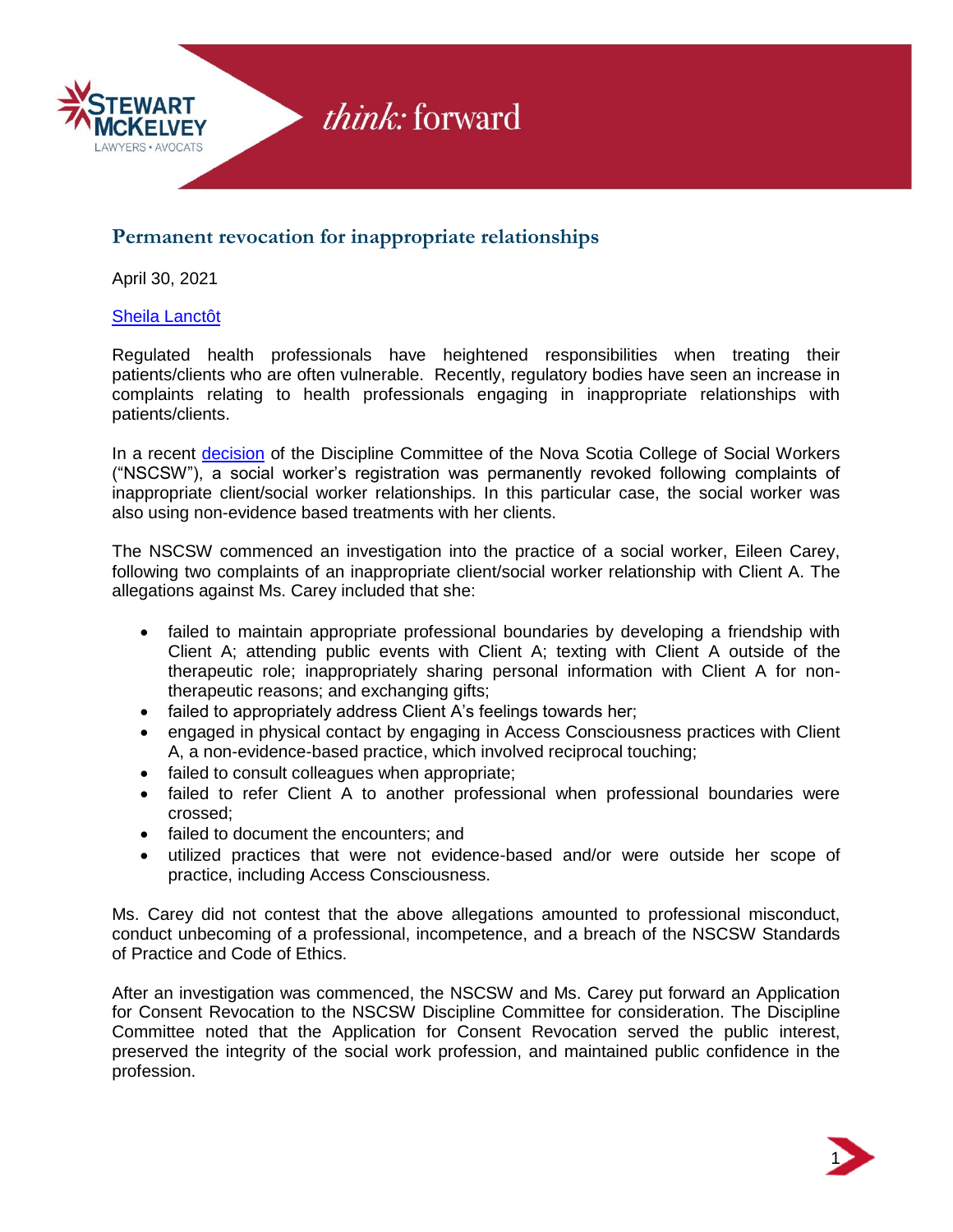

Ms. Carey's social work registration was therefore permanently revoked and she was required to pay costs in the amount of \$15,000 on terms agreed upon by the parties.

#### **Key takeaways**

The increase in complaints related to boundary violations and inappropriate relationships between professionals and clients, and the resulting penalties, are cause for concern for both regulatory bodies and their members. The NSCSW's decision with respect to Ms. Carey demonstrates the significance of the consequences that will follow such misconduct.

In New Brunswick, heath regulated professionals have an obligation to report sexual abuse of any patient/client by another health professional. Sexual abuse of a patient/client includes behaviour or remarks of sexual nature, sexual touching of any kind, sexual intercourse or any other forms of physical sexual relations between the health professional and a patient/client. Consent is not a listed factor in determining whether sexual abuse by the health professional has occurred.

The NSCSW's decision also implies that the use of practices that are not evidence-based and/or are outside the scope of practice of a professional, such as "Access Consciousness", could constitute professional misconduct, conduct unbecoming the professional, incompetence, and/or a breach of a code of ethics. This implication serves as a caution to professionals to be careful in using such non-evidence-based practices, in particular those that involve touching patients/clients, as it may not necessarily be appropriate for their practice.

The NSCSW's decision with respect to Ms. Carey should serve as a reminder to professionals in all disciplines to ensure that they are always practising within their scope of practice and ensure that clear boundaries are established in the professional/client relationship. The blurring of professional boundaries is a serious issue, one that could lead to the revocation of a license to practise.

*This article is provided for general information only. If you have any questions about the above, please contact a member of our [Labour and Employment](https://stewartmckelvey.com/areas_of_law/labour-employment/) group.*